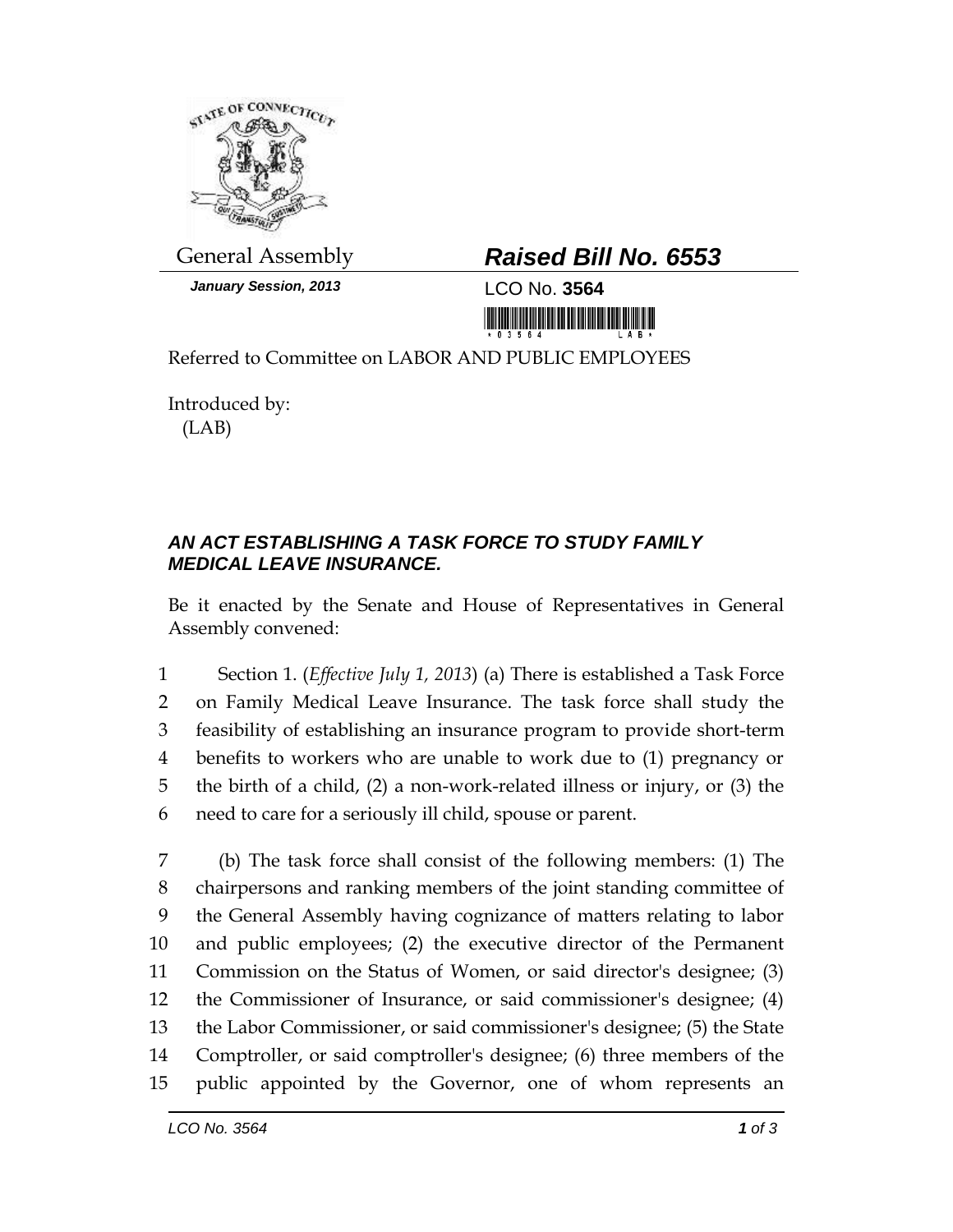organization that advocates for the rights of persons with disabilities, one of whom represents an organization that advocates for infant health and one of whom represents an organization that advocates for individuals sixty-five years of age or older; (7) two members of the public appointed by the president pro tempore of the Senate, one of whom represents an organization that provides legal services to low- income individuals and one of whom serves or has served in a care- giving institution, as defined in section 20-571 of the general statutes; (8) two members of the public appointed by the speaker of the House of Representatives, one of whom represents an organization that advocates for individuals with chronic or acute illnesses and one of whom represents a labor organization; (9) two members of the public appointed by the majority leader of the Senate, one of whom represents an organization that provides medical care to working families and one of whom represents the insurance industry; (10) two members of the public appointed by the majority leader of the House of Representatives, one of whom represents an organization that advocates for working families and one of whom represents the interests of women-owned businesses; (11) two members of the public appointed by the minority leader of the Senate, one of whom represents an organization that provides temporary disability insurance and one of whom represents the interests of small businesses; and (12) two members of the public appointed by the minority leader of the House of Representatives, one of whom represents the interests of state businesses and one of whom represents the interests of parents.

 (c) All appointments to the task force shall be made not later than July 31, 2013. Any vacancy shall be filled by the appointing authority.

 (d) The executive director of the Permanent Commission on the Status of Women shall serve as the chairperson and schedule the first meeting of the task force, which shall be held not later than September 1, 2013. The Permanent Commission on the Status of Women shall provide any necessary support staff or services for the task force.